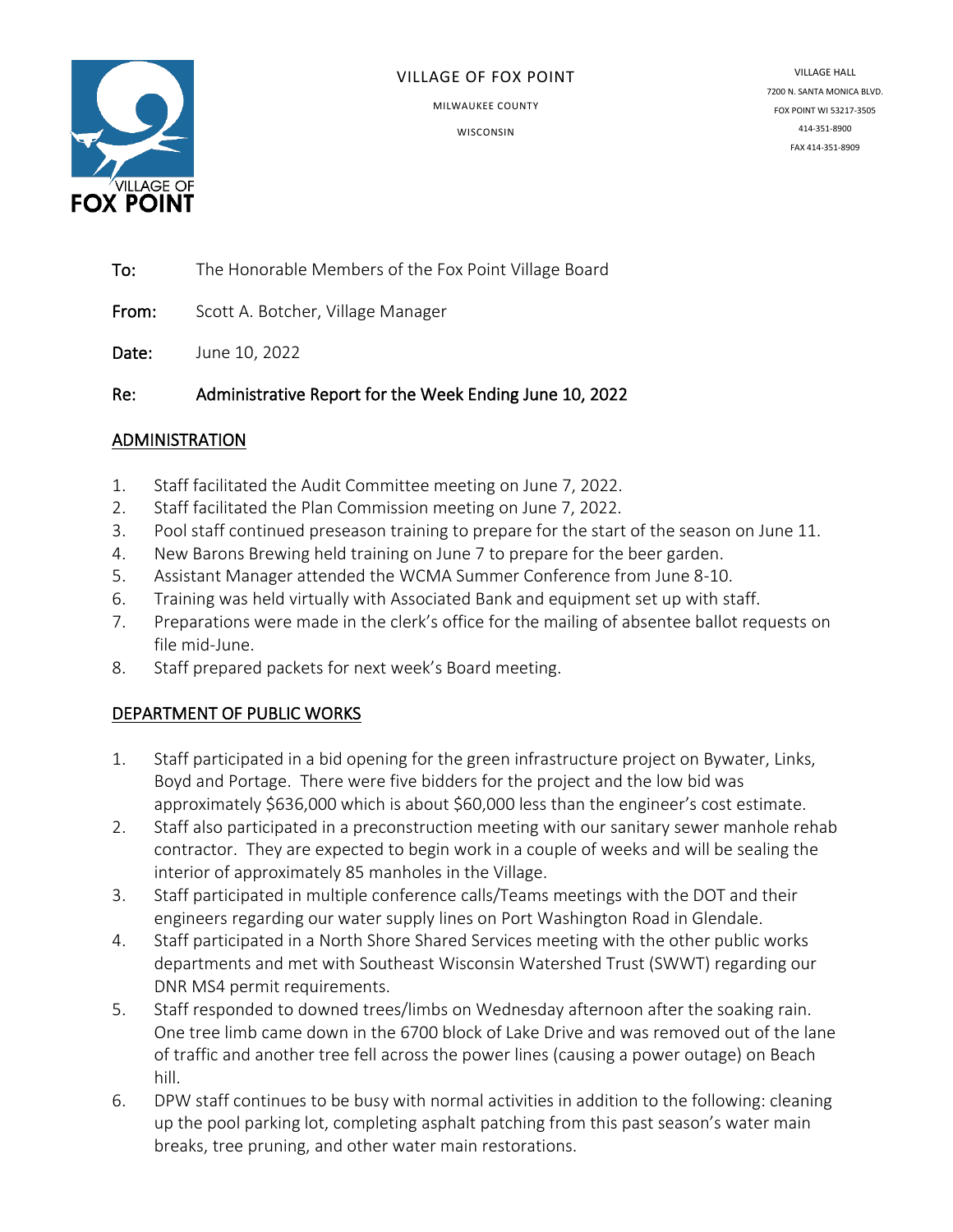- 7. In the shop, staff put the new chipper into service, addressed warranty related items on the scooters, and performed PM's.
- 8. Water utility staff responded to high water bill complaints, hauled fill out of the yard and pumped down the PRV pits on Beach Drive. Staff also began evaluating the next round of meter replacements which is anticipated to begin in 2025.
- 9. DPW staff assisted Waste Management with recycling collections again this week. We are scheduled to meet with their representatives next week to discuss the problems they have been having collecting recyclables.

# POLICE DEPARTMENT

- 1. Officers responded to two concurrent events of trees down over the roadway that caused traffic disruptions. Officers closed Lake Drive during the afternoon rush hour and the Beach Drive hill at the same time. The lake drive incident was quickly corrected by Fox Point DPW and the Beach Drive incident required WeEnergies to respond and address a live power line.
- 2. Officers responded to a business for a report of a theft after an employee's wallet was taken without permission. The wallet was taken by an unknown person who entered the business and removed the wallet from a purse. The officer will be following up at WalMart, where the persons credit card was subsequently used without permission.
- 3. Officers responded with North Shore Fire Rescue for a report of an appliance fire in the basement. The fire was extinguished by fire personnel and contained to the area around the appliance. The resident was forced to stay with family for the remainder of the night due to smoke damage in the home.
- 4. Officers responded to a report of retail theft at Best Buy after subjects used tools to enter locked display cases and take items without payment. This incident was reported approximately 2 weeks after the theft occurred and the officer is working with Best Buy staff to identify subjects.
- 5. Officers responded with North Shore Fire Rescue to assist a resident who located a bottle of photography flash powder in the basement that belonged to a relative. The resident identified that the container had been damaged and was a safety hazard. Due to the material and container size, the Milwaukee Sheriff Explosive Ordinance Disposal removed the materials for disposal.
- 6. Officers stopped a vehicle for operating on the wrong side of the Santa Monica divided boulevard and subsequently arrested the driver for Operating While Intoxicated with children in the vehicle, as well as an outstanding arrest warrant. While speaking with the driver, the officer observed an open beer can being held by a child in the backseat of the car. The matter was referred to the district attorney for review.
- 7. Sergeant Arendt conducted a Drug Recognition Expert evaluation for Glendale police after they stopped a driver for OWI.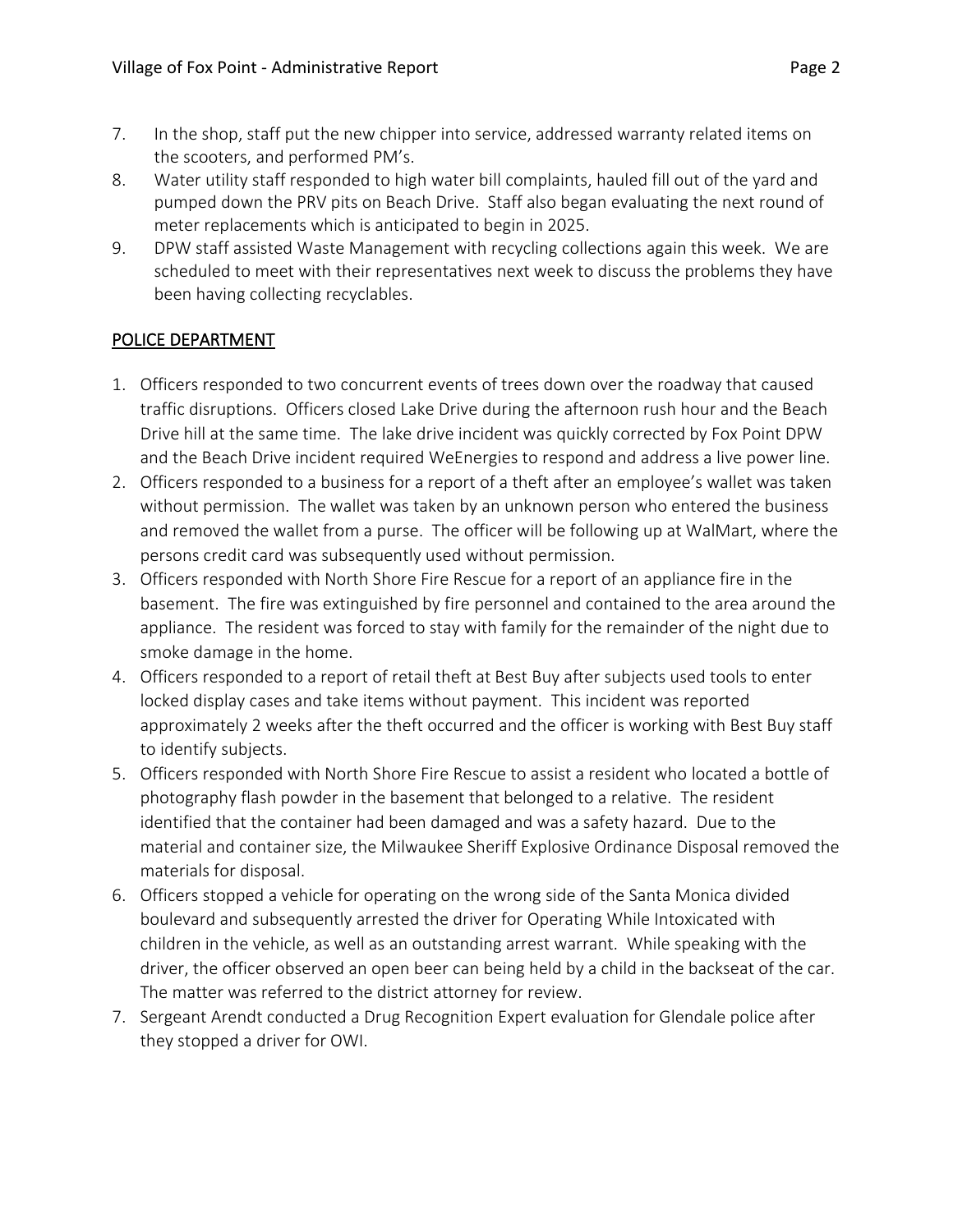# NORTH SHORE HEALTH DEPARTMENT

# **NSHD Healthy Highlight 6/8/22: North Shore Community Health Assessment (CHA)**

Every five years, local health departments conduct a Community Health Assessment (CHA) to identify key health problems and needs in the community. The CHA includes three parts: analyzing health data, interviewing key informants, and surveying the community.

#### **Why is the CHA important?**

A Community Health Assessment (CHA) gives organizations comprehensive information about a community's health status, needs, and issues. Conducting a CHA promotes collaboration with the community and gives people in the community the power to advocate for a healthier and safer place to live, work, play and pray.

This information is utilized to develop a Community Health Improvement Plan (CHIP), by justifying how and where resources should be allocated to best meet community needs.

#### **How can you get involved?**

Take the North Shore CHA Survey! Public input is an essential component of the CHA and helps the North Shore Health Department develop goals and programs that meet the needs of the North Shore communities. You must be 18 years or older to take the survey. All responses are anonymous. You do not have to live in the North Shore to take the survey. Anyone who lives, works, attends school, plays, or prays in the North Shore is encourage to take the survey.

Follow this link: [https://nshd.qualtrics.com/jfe/form/SV\\_7Vac94mdbllANiS](https://nshd.qualtrics.com/jfe/form/SV_7Vac94mdbllANiS)

## **IMMUNIZATIONS (APPOINTMENT REQUIRED)**:

We provide vaccinations for individuals who are underinsured or uninsured, including infant and child routine immunizations and those required for school.

Please call 414-371-2980 to find out what vaccines we have available and to make an appointment:

## **Brown Deer Office**

3rd Tuesday of the month • 3:30-5pm

**Shorewood Office** 4th Wednesday of the month • 7:30-9am

*If these days/times do not work for you, we will do our best to accommodate you at another time.*

#### **UPCOMING BLOOD PRESSURE SCREENING**

## **(WALK-IN – NO APPOINTMENT):**

• **NSHD Shorewood Office:**2010 E Shorewood Blvd. 4th Wednesday of the month from 3:30 p.m. to 4:30 p.m.

*Please visit our website for up-to-date information about BP Screenings: [www.nshealthdept.org/Clinics](https://www.nshealthdept.org/Clinics.aspx)*

## **COVID-19 VACCINATIONS AT NSHD:**

*Call 414-371-2980 to schedule an appointment.*

➢ **Pfizer (12+ years):**